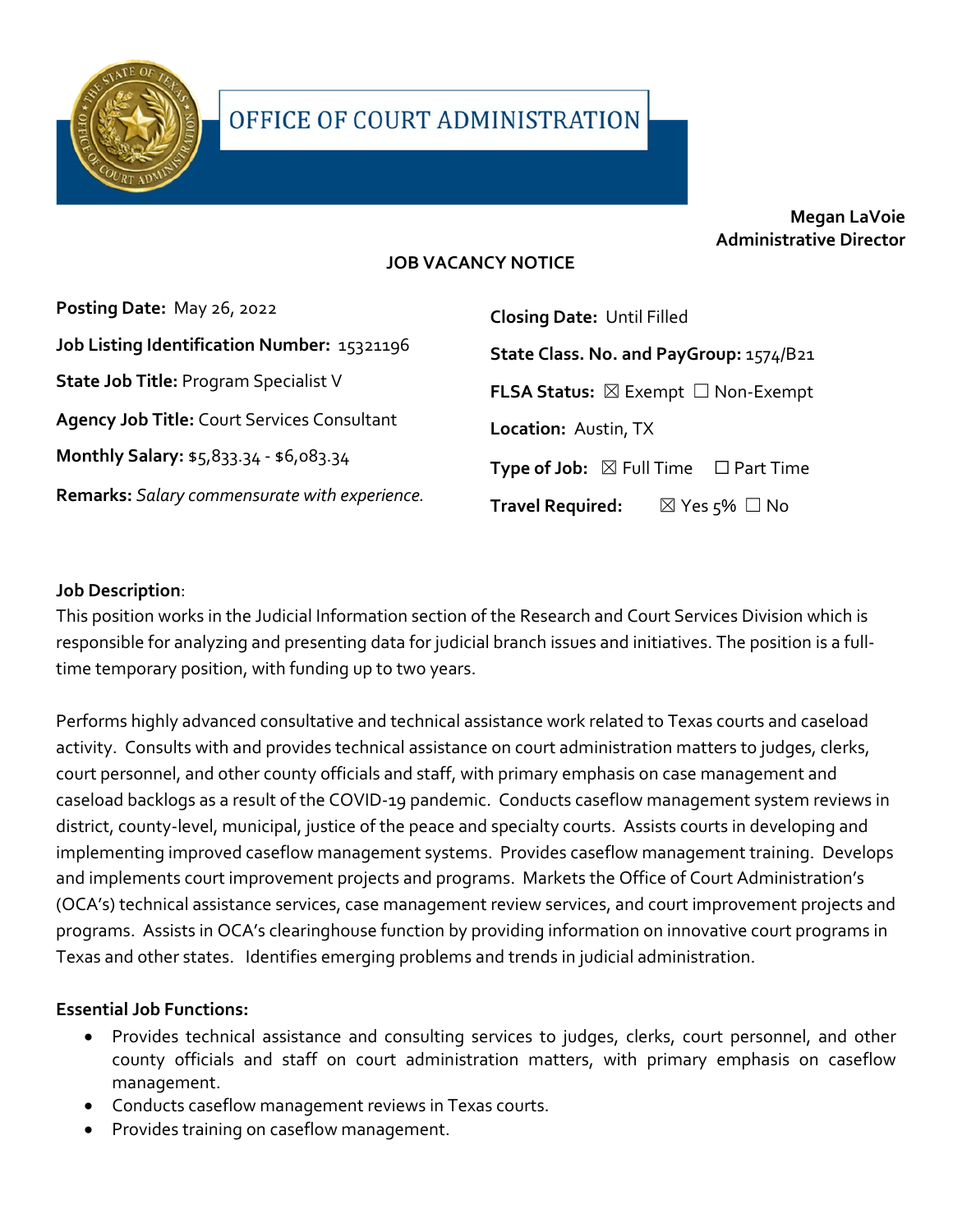- Develops and implements projects and programs designed to improve the administrative operation of the courts or to increase the accessibility of the courts.
- Markets OCA's technical assistance and consulting services, case management review services and court improvement projects and programs.
- Assists in OCA's clearinghouse function by providing information on best practices and innovative court programs in Texas and other states.
- Identifies emerging problems and trends in judicial administration.
- Performs related work as assigned and complies with all OCA policies.

### **Minimum Qualifications:**

- Graduation from an accredited college or university with major course work in business administration, court administration, public administration, or related field.
- Working knowledge of judicial system issues and operations.
- Three or more years of experience in court administration or court management.
- Excellent oral and written communication skills.
- Ability to work independently with high-ranking public officials as well as elected officials.
- Ability to prepare visually stimulating charts, graphs and reports.
- Proficient in Microsoft Office suite of applications.

### **Preferred Qualifications:**

- Experience working with judges, court personnel, and government officials.
- Experience in project development, implementation, and monitoring.

### **Employment Conditions:**

- Operates standard office equipment.
- May operate a motor vehicle to conduct agency business.
- Performs sedentary office work.
- May be required to move equipment or other materials weighing up to 20 pounds.

### **Note:**

The following Military Occupation Specialty (MOS) codes are generally applicable to this position. Applicants must fully complete the summary of military experience applicable to the position to determine if minimum qualifications are met.

641X, 8005, OSS,

Additional Military Crosswalk information can be accessed at [https://hr.sao.texas.gov/Compensation/MilitaryCrosswalk/MOSC\\_ProgramManagement.pdf](https://hr.sao.texas.gov/Compensation/MilitaryCrosswalk/MOSC_ProgramManagement.pdf) 

## **To Apply:**

**All applications for employment with the Office of Court Administration must be submitted electronically through www.WorkinTexas.com.** Applications must be complete, including start and end dates of work experiences. Following a screening of applications, interviews of qualified applicants who have submitted a **completed state application** will be scheduled. Only applicants interviewed will be notified of their selection or non-selection.